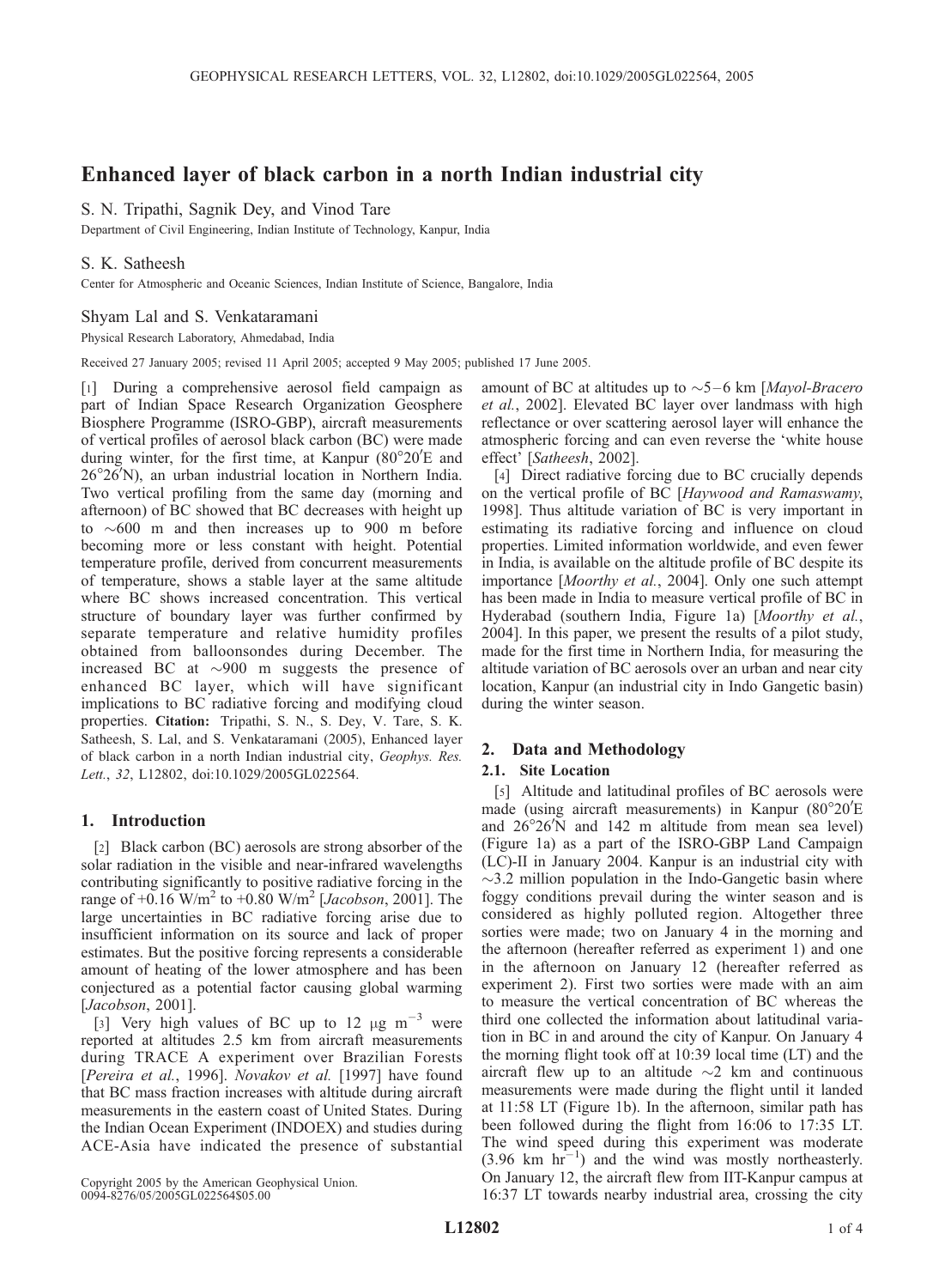

Figure 1. (a) Location of study area and (b) flight path for the altitude profile on January 4 and latitude profile on January 12 in and around Kanpur. For altitude profile, similar path has been taken both in the morning and in the afternoon. Location of IIT Kanpur and the extent of industrial and urban area are shown in Figure 1b; where as the rest of the area is rural.

and headed towards the rural area and returned to industrial area at the same altitude (Figure 1b). Three such rounds were made at 300, 600 and 900 m above ground level  $(AGL, \sim 142 \text{ m}$  from mean sea level), to measure BC concentration at different altitude and latitude. The duration of the flight during experiment 2 was of 1 hr 10 min.

#### 2.2. Experimental Details

[6] Piper Super Cub PA-18 manufactured by M/s Piper Aircraft Corporation, USA is an unpressurised high wing light airplane, which has been used for the experiments. It is a part of fleet at IIT-Kanpur. It is powered by one 150 HP Lycoming O-320 engine manufactured by Textron Lycoming, USA. Basic structure of this airplane is of tubular construction and covered by fabric. This aircraft can fly up to an altitude of 3000 m without oxygen but it was flown only up to 2000 m in the present experiments due to safety reasons. Being a high wing, it has excellent ground view, which helped locating the plumes, if any, during the flight. The undercarriage system is of tail wheel type with fixed main landing. An Aethalometer was placed inside the aircraft for measuring BC concentration. The instrument was connected with a Teflon pipe to the air suction. The inlet was placed at the wind strut, which was away from the exhaust and propeller slip stream. The instrument was powered with two batteries and an UPS with power back up for about one and half hour, which was sufficient for all the three flights. Measurements have been taken continuously from 10 minutes before the take off of the aircraft and continued up to 10 minutes after its landing. Temperature data were measured simultaneously with BC measurements and the coordinate of each BC measurement has been measured with a hand-held Global Positioning System receiver during both the experiments.

[7] The Aethalometer (AE-21-ER) and accessories such as size selective inlet BGI Sharp cut cyclone (model SCC-1.828) and filter tape are from Magee Scientific, Berkeley, USA [Hansen, 1996]. The instrument was operated at a flow rate of 6.5 liters/min and at an average time base of  $1-$ 3 min depending upon the experiment. The instrument is fully automatic and completely self-contained and uses a continuous filtration and optical transmission technique to measure BC concentration in near real time. The instrument has been factory calibrated and errors in the measurements are  $\sim \pm 10\%$ .

#### 2.3. Data Analysis

[8] The Aethalometer was set to operate at standard temperature (T<sub>1</sub> = 293 K) and pressure (P<sub>1</sub> = 1017 mb). This has to be adjusted (equation  $(1)$ ) when the aircraft flies at high altitude, say at temperature  $T_2$  and pressure  $P_2$  in the atmosphere, to take into account the fact that the pump will aspirate more volume of air in order to maintain the same mass flow rate of the instrument [Moorthy et al., 2004].

$$
V_2 = V_1 \frac{[P_1 T_2]}{[P_2 T_1]}
$$
 (1)

Accordingly each measurement of BC concentration  $(M_1)$ was converted to actual BC concentration  $(M_2)$  using equation (2).

$$
M_2 = M_1 \left[ \frac{P_1 T_2}{P_2 T_1} \right]^{-1} \tag{2}
$$

# 3. Results and Discussion

### 3.1. Altitude Profiles of BC

[9] In order to construct the vertical profiles, BC concentration data was grouped in five altitude zones; 250– 300 m,  $500 - 650$  m,  $800 - 900$  m,  $1100 - 1200$  m, and  $1500 - 1800$  m. Figure 2a shows two profiles of BC concentration in the morning and afternoon of January 4. Each point in the figure is average of four data points. Furthermore, any negative (unphysical) value of BC, reported by Aethalometer due to insufficient time for flow adjustment, was discarded. This reduced the error in the BC measurements. BC shows a sharp decrease with height in both profiles up to about 600 m where it starts increasing to give another peak at about 900 m. At 900 m, BC concentration was observed to be 1.48 and 1.99  $\mu$ g m<sup>-3</sup> in the morning and afternoon respectively. Above 900 m BC becomes almost constant with altitude. The decrease in BC with height up to 600 m in the morning (gradient  $\sim$ 1.04  $\mu$ g m<sup>-3</sup>/100 m) is more than the afternoon (gradient  $\sim 0.24$  µg m<sup>-3</sup>/100 m). The observed surface BC concentration  $(7.29 \text{ µg m}^{-3})$  in the morning in Kanpur is higher than the BC concentration



Figure 2. (a) Vertical profiles of BC concentration and (b) vertical profiles of temperature (T) and potential temperature  $(\theta)$  in experiment 1. The error bars represent  $\pm 1$  standard deviation of the corresponding measurements.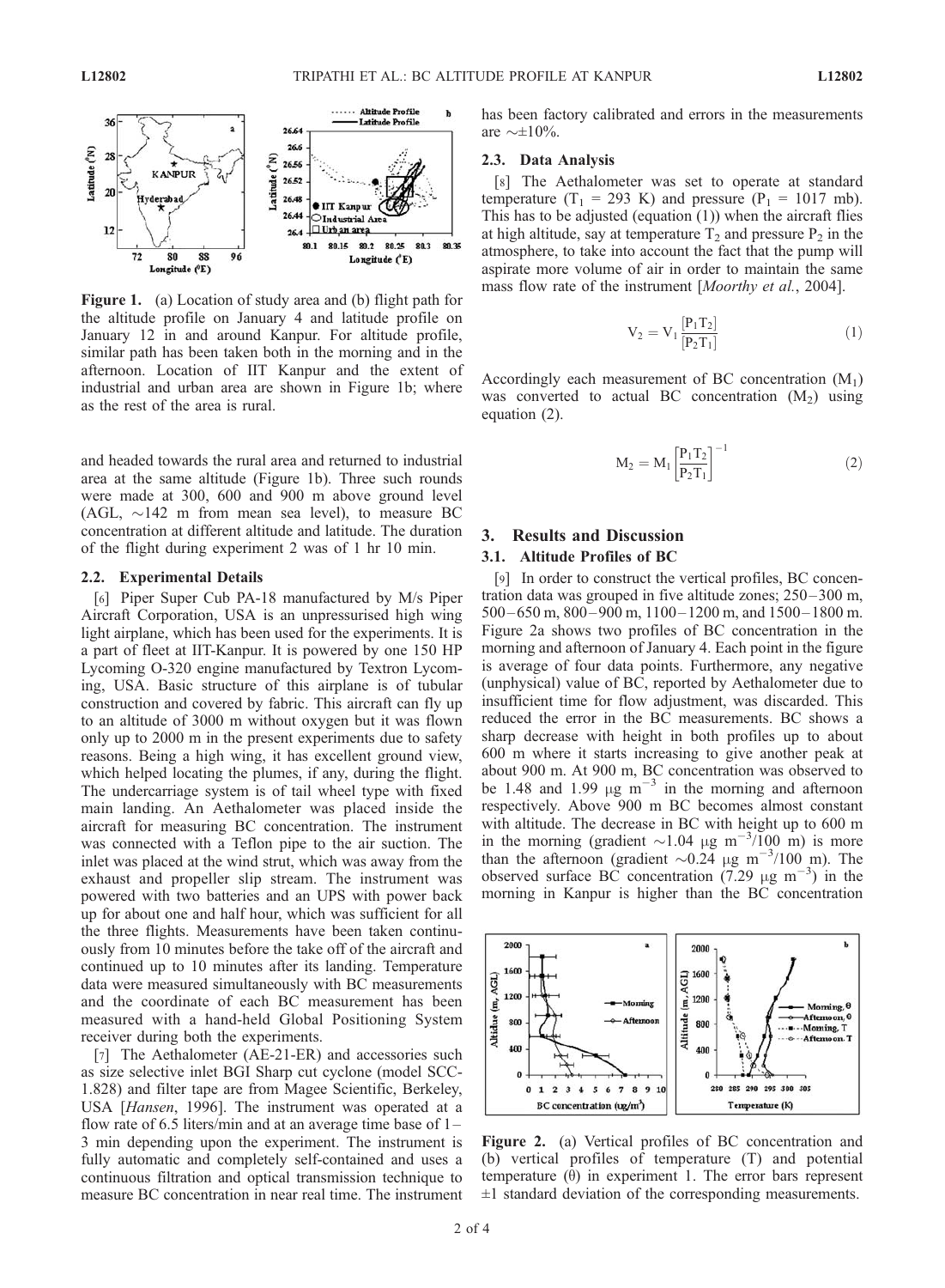

Figure 3. Vertical profiles of (a) temperature (T), (b) potential temperature ( $\theta$ ), and (c) relative humidity obtained from balloon soundings.

measured in Hyderabad by a factor of 2, although Hyderabad is a bigger city than Kanpur.

[10] Figure 2b shows the profiles of temperature (T) and potential temperature ( $\theta$ ) for experiment 1, where  $\theta$  is calculated by:

$$
\theta = \mathcal{T}_2 [P_1/P_2]^\kappa \tag{3}
$$

where  $\kappa = R/c_p$ ; R is the specific gas constant for dry air and  $c_p$  is the specific heat capacity of dry air at constant pressure  $(\kappa \approx 0.286)$ . Increasing  $\theta$  with height clearly indicates the presence of a stable layer near the surface during morning hours, which resembles the classical boundary layer structure during the morning hours in winter [Stull, 2000]. Due to this stable boundary layer, BC is not mixed well and strong gradient in BC exists. As the day progresses, more entrainment occurs; which changes the potential temperature profile and therefore the BC decreases much slowly with height.

[11] However, enhanced BC concentration was seen in both profiles at 900 m, which suggests the presence of a BC layer aloft. Three balloon soundings were made in the morning hours, as part of ISRO-GBP LC II, during December and T,  $\theta$ , relative humidity (RH) profiles obtained are shown in Figures 3a, 3b, and 3c, respectively. It should be noted that due to some technical problem in relative humidity sensor on December 29, the data above 900 m were erroneous and hence not considered. Profiles of  $\theta$  show the presence of stable layer except very near to surface where  $\theta$  decreases with height with the enhanced mixing. Variation of RH with altitude shows similar trend, between 200 –800 m on all the three days, as in the case of BC. The observed morning BC profile was found to be consistent with the temperature and RH profiles obtained from balloonsonde December 22 and 29. T and RH profiles on December 25 were different due to occurrence of dense fog.

#### 3.2. Latitudinal Variation in BC

[12] The latitudinal variations of BC concentration at three altitude zones,  $\sim$ 300 m, 600 m and 900 m have been examined (Figure 4). The flight paths for all three altitude zones, were started from the industrial zones (around 26.45 N) towards the rural area  $(>26.55$  N) crossing the urban area in between. At the lowest level, i.e. 300 m, BC concentration shows a very week decreasing trend as we move from the industrial area towards the rural area. Average BC concentration at this altitude is  $\sim$ 2.48  $\mu$ g m<sup>-3</sup>,

which is very similar to the observed BC at same level (2.43  $\mu$ g m<sup>-3</sup>) in the afternoon flight on January 4. Similar trend has also been observed at 600 m altitude, but surprisingly, at 900 m altitude, a week increasing trend has been observed. BC concentration at this altitude  $({\sim}2.73 \text{ }\mu\text{g m}^{-3})$  has been found to be higher than that at 600 m altitude level ( $\sim$ 2.6  $\mu$ g m<sup>-3</sup>) over the urban area (between 26.5 to 26.55 N latitude) confirming the presence of enhanced BC layer. In the rural areas, BC concentration at these two altitudes is similar. The latitudinal profile of BC concentration shows that though the source of BC is concentrated mainly within the industrial and urban areas, its concentration remains almost same at remote rural areas even at higher altitude due to extensive biofuel and biomass burning in winter. The latitudinal as well as the altitudinal trend of BC concentration during experiment 2 indicates the transport of BC from the source regions to a higher altitude by convective mixing, thus affecting the remote rural areas along with the polluted urban and industrial areas.

### 3.3. Implications to Radiative Forcing 3.3.1. Direct Effect

[13] High concentration of elevated BC is of particular significance over continental locations, compared to ocean, because of the enhancement in forcing resulting from the increased surface reflectance of land (especially over regions like Kanpur). The enhanced layer of BC found in Kanpur was not observed in the earlier profiles obtained in Hyderabad due to difference in sources and boundary layer structure [Moorthy et al., 2004]. The difference in forcing between the steadily decreasing and increasing BC aloft is as much as a factor 1.3 in case of short wave in clear skies.



Figure 4. Latitudinal variation of BC during experiment 2 at 300, 600 and 900 m altitudes.